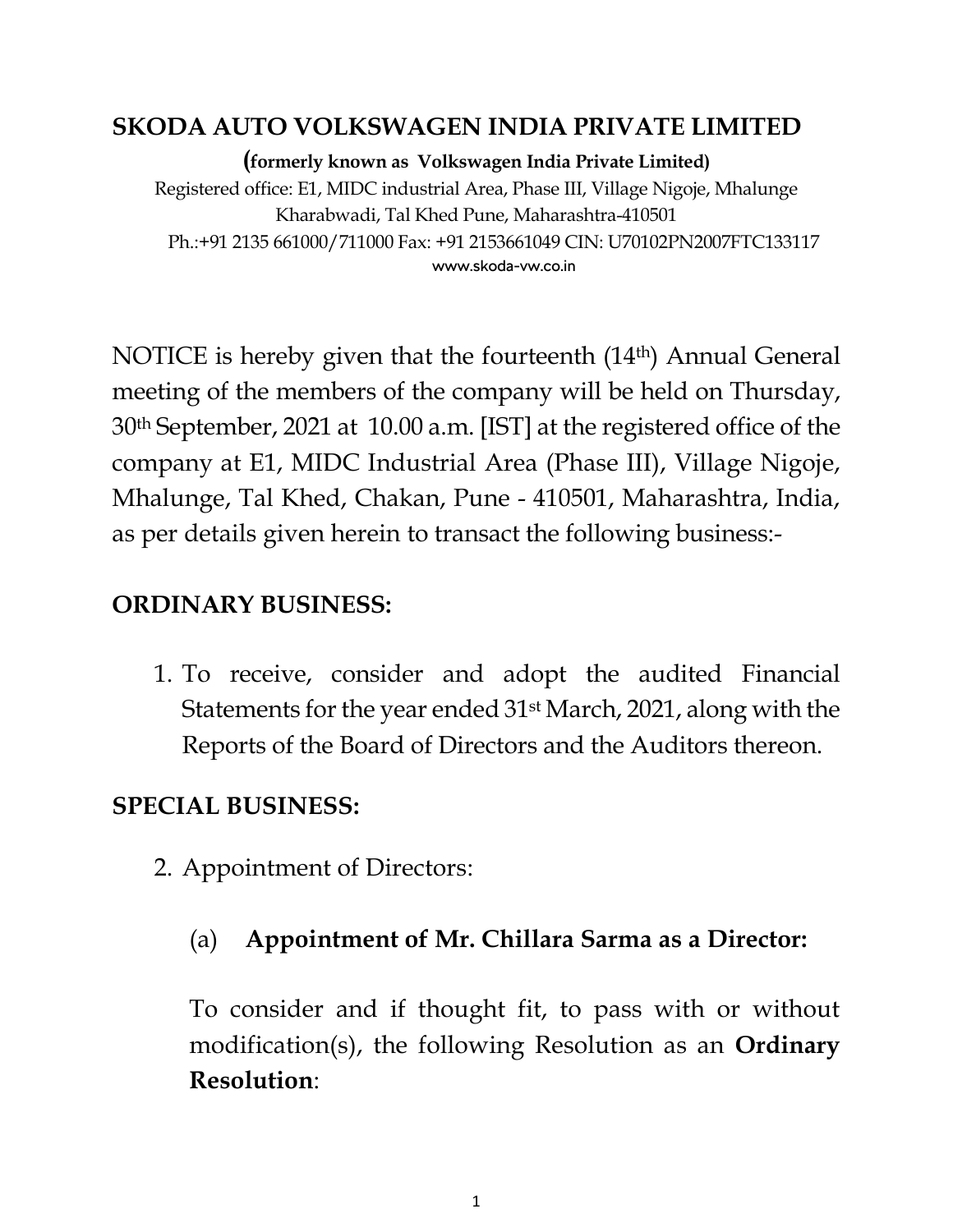"**RESOLVED THAT** pursuant to the provisions of section 152 of the Companies Act, 2013, and the rules framed thereunder and other applicable provisions of the said Act, and/or any amendment or re-enactment thereof, as applicable, and the provisions of the Articles of Association of the company, and such other approvals as may be necessary and applicable, the consent of the members of the company be and is hereby accorded for approval to the appointment of Mr. Chillara Sarma [DIN 0009221656] as a Director of the Company with immediate effect.

**RESOLVED FURTHER THAT** Mr. Chillara Sarma shall be an executive Director on the Board of the Company.

**RESOLVED FURTHER THAT** Mr. Anoop Pillai, Company Secretary, and or any other director of the company, be and are hereby severally authorized to file the necessary forms with the Registrar of Companies, Maharashtra, and to make necessary entries in the statutory registers of the company and to do all such acts, deeds and things as may be deemed necessary for giving effect to the above resolution."

(b) **Appointment of Dr. Jan Prochazka as an Ordinary Director:**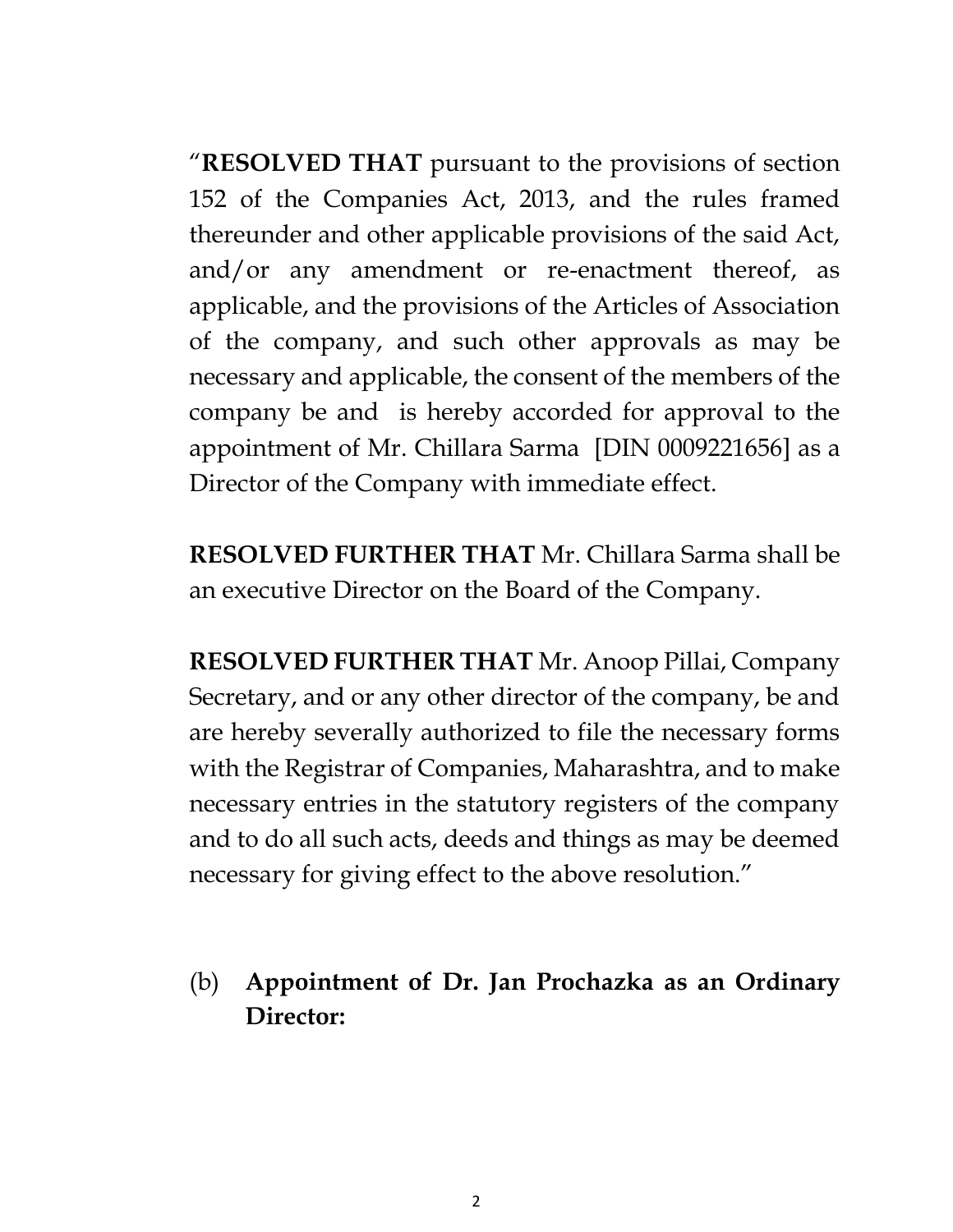To consider and if thought fit, to pass with or without modification(s), the following Resolution as an **Ordinary Resolution**:

"**RESOLVED THAT** pursuant to the provisions of section 152 of the Companies Act, 2013, and the rules framed thereunder and other applicable provisions of the said Act, and/or any amendment or re-enactment thereof, as applicable, and the provisions of the Articles of Association of the company, and such other approvals as may be necessary and applicable, the consent of the members of the company be and is hereby accorded for approval to the appointment of Dr. Jan Prochazka [DIN 09296654] as a Director of the Company with immediate effect.

**RESOLVED FURTHER THAT** Dr. Jan Prochazka shall be a non-executive Director on the Board of the Company.

**RESOLVED FURTHER THAT** Mr. Anoop Pillai, Company Secretary, and or any other director of the company, be and are hereby severally authorized to file the necessary forms with the Registrar of Companies, Maharashtra, and to make necessary entries in the statutory registers of the company and to do all such acts, deeds and things as may be deemed necessary for giving effect to the above resolution."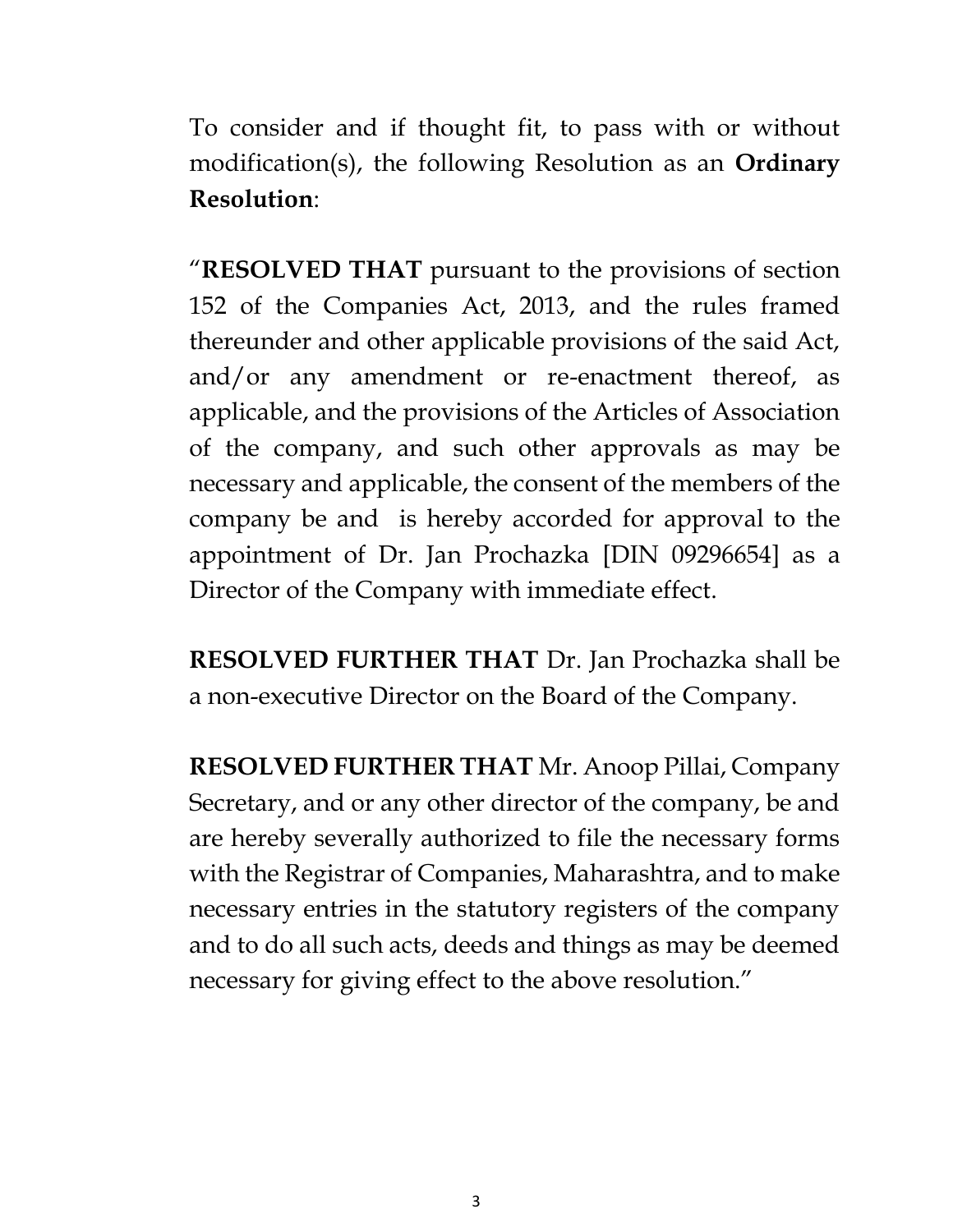## (c) **Approval for appointing Dr. Ralf Hanschen as a Director:**

To consider and if thought fit, to pass with or without modification(s), the following Resolution as an **Ordinary Resolution**:

"**RESOLVED THAT** pursuant to the provisions of section 152 of the Companies Act, 2013, and the rules framed thereunder and other applicable provisions of the said Act, and/or any amendment or re-enactment thereof, as applicable, and the provisions of the Articles of Association of the company, and such other approvals as may be necessary and applicable, the consent of the members of the company be and is hereby accorded for approval to the appointment of Dr. Ralf Hanschen [DIN 09293762] as a Director of the Company with immediate effect.

**RESOLVED FURTHER THAT** Dr. Ralf Hanschen shall be a non-executive Director on the Board of the Company.

**RESOLVED FURTHER THAT** Mr. Anoop Pillai, Company Secretary, and or any other director of the company, be and are hereby severally authorized to file the necessary forms with the Registrar of Companies, Maharashtra, and to make necessary entries in the statutory registers of the company and to do all such acts, deeds and things as may be deemed necessary for giving effect to the above resolution."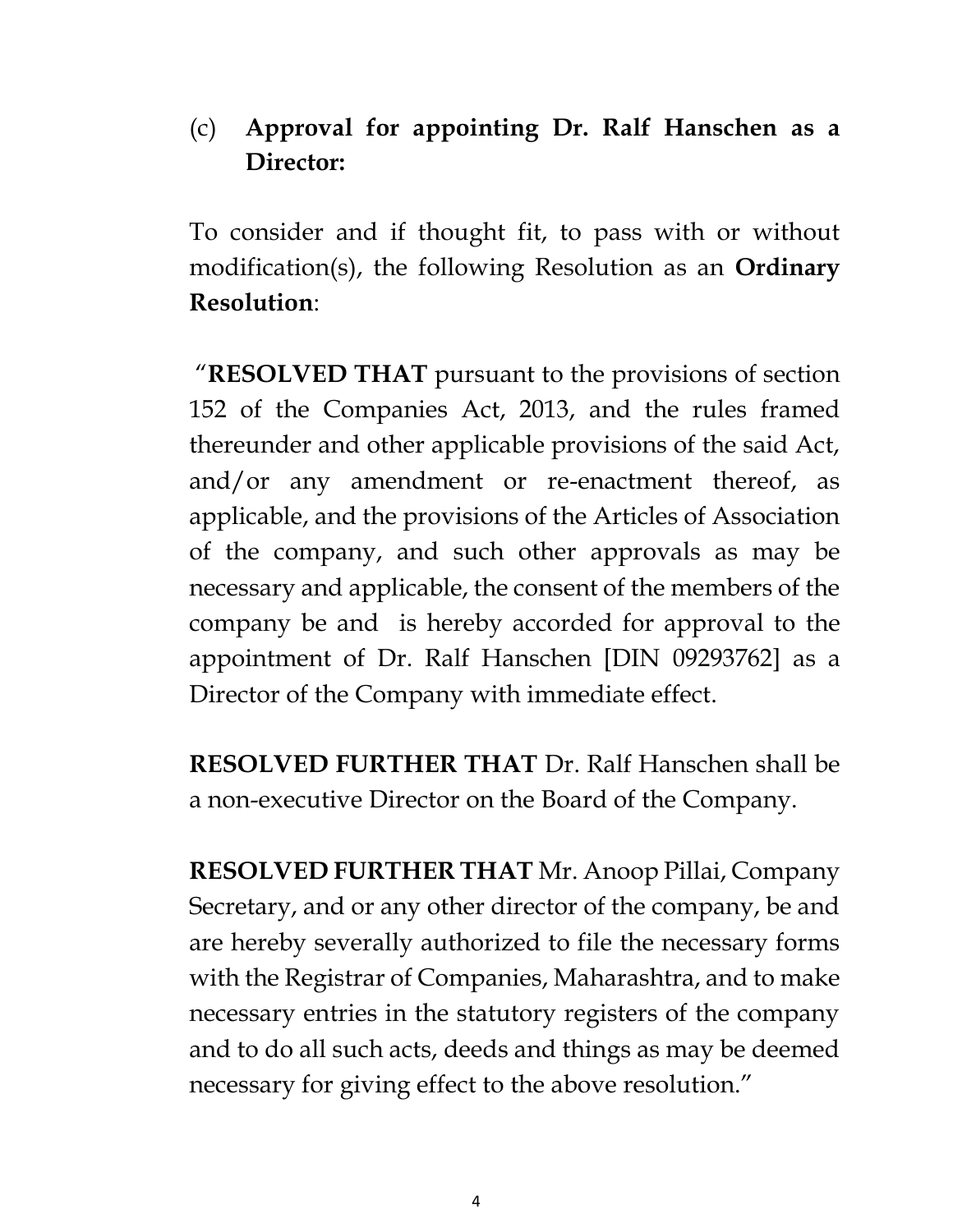### (d) **Approval for appointing Mr. Martin Mahlke as a Director:**

To consider and if thought fit, to pass with or without modification(s), the following Resolution as an **Ordinary Resolution**:

"**RESOLVED THAT** pursuant to the provisions of section 152 of the Companies Act, 2013, and the rules framed thereunder and other applicable provisions of the said Act, and/or any amendment or re-enactment thereof, as applicable, and the provisions of the Articles of Association of the company, and such other approvals as may be necessary and applicable, the consent of the members of the company be and is hereby accorded for approval to the appointment of Mr. Martin Mahlke [DIN 08420220] as a Director of the Company with immediate effect.

**RESOLVED FURTHER THAT** Mr. Martin Mahlke shall be an executive Director on the Board of the Company.

**RESOLVED FURTHER THAT** Mr. Anoop Pillai, Company Secretary, and or any other director of the company, be and are hereby severally authorized to file the necessary forms with the Registrar of Companies, Maharashtra, and to make necessary entries in the statutory registers of the company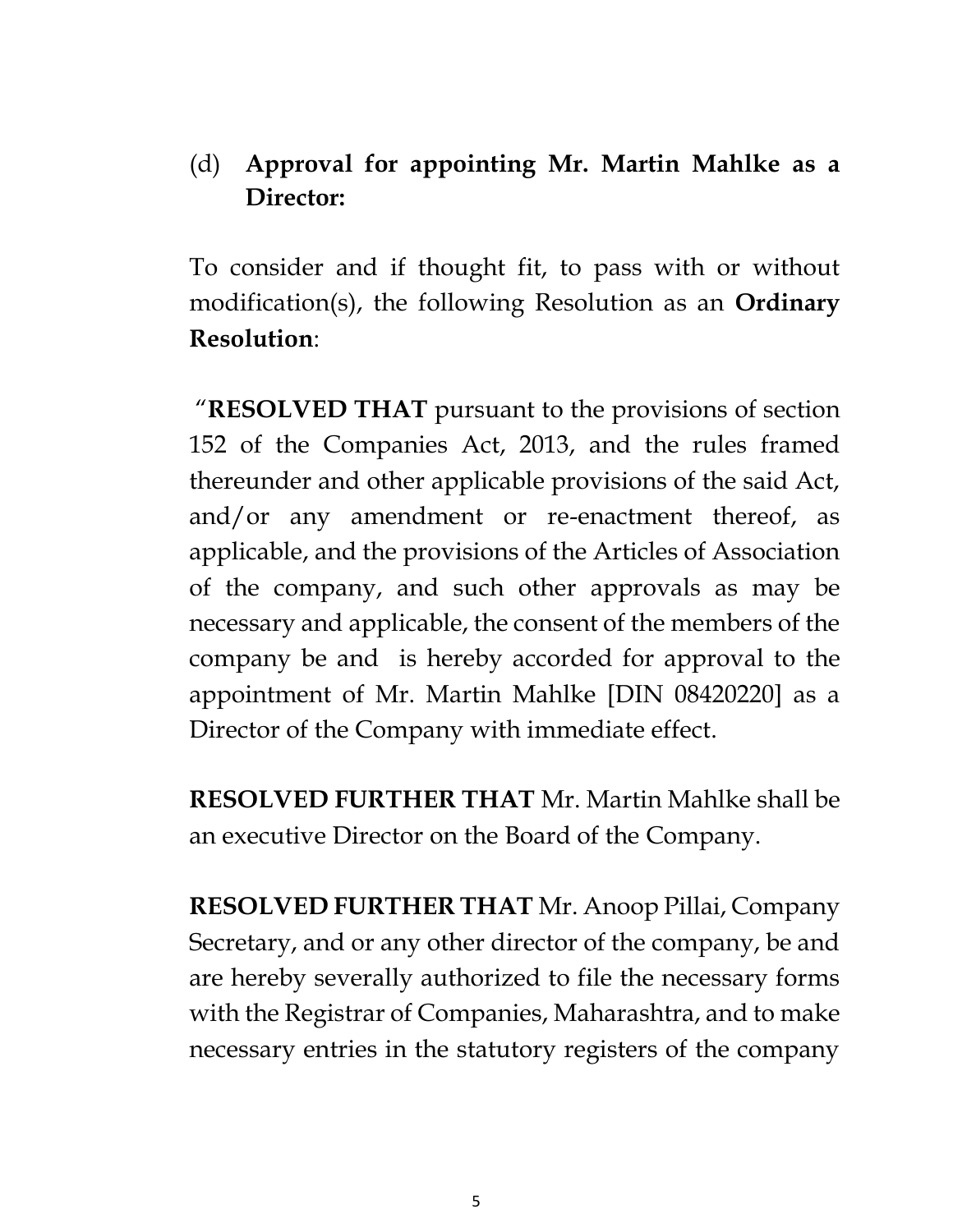and to do all such acts, deeds and things as may be deemed necessary for giving effect to the above resolution."

# (e) **Approval for appointing Mr. Mojmir Hajek as a Director:**

To consider and if thought fit, to pass with or without modification(s), the following Resolution as an **Ordinary Resolution**:

"**RESOLVED THAT** pursuant to the provisions of section 152 of the Companies Act, 2013, and the rules framed thereunder and other applicable provisions of the said Act, and/or any amendment or re-enactment thereof, as applicable, and the provisions of the Articles of Association of the company, and such other approvals as may be necessary and applicable, the consent of the members of the company be and is hereby accorded for approval to the appointment of Mr. Mojmir Hajek [DIN 08477846] as a Director of the Company with immediate effect.

**RESOLVED FURTHER THAT** Mr. Mojmir Hajek shall be an executive Director on the Board of the Company.

**RESOLVED FURTHER THAT** Mr. Anoop Pillai, Company Secretary, and or any other director of the company, be and are hereby severally authorized to file the necessary forms with the Registrar of Companies, Maharashtra, and to make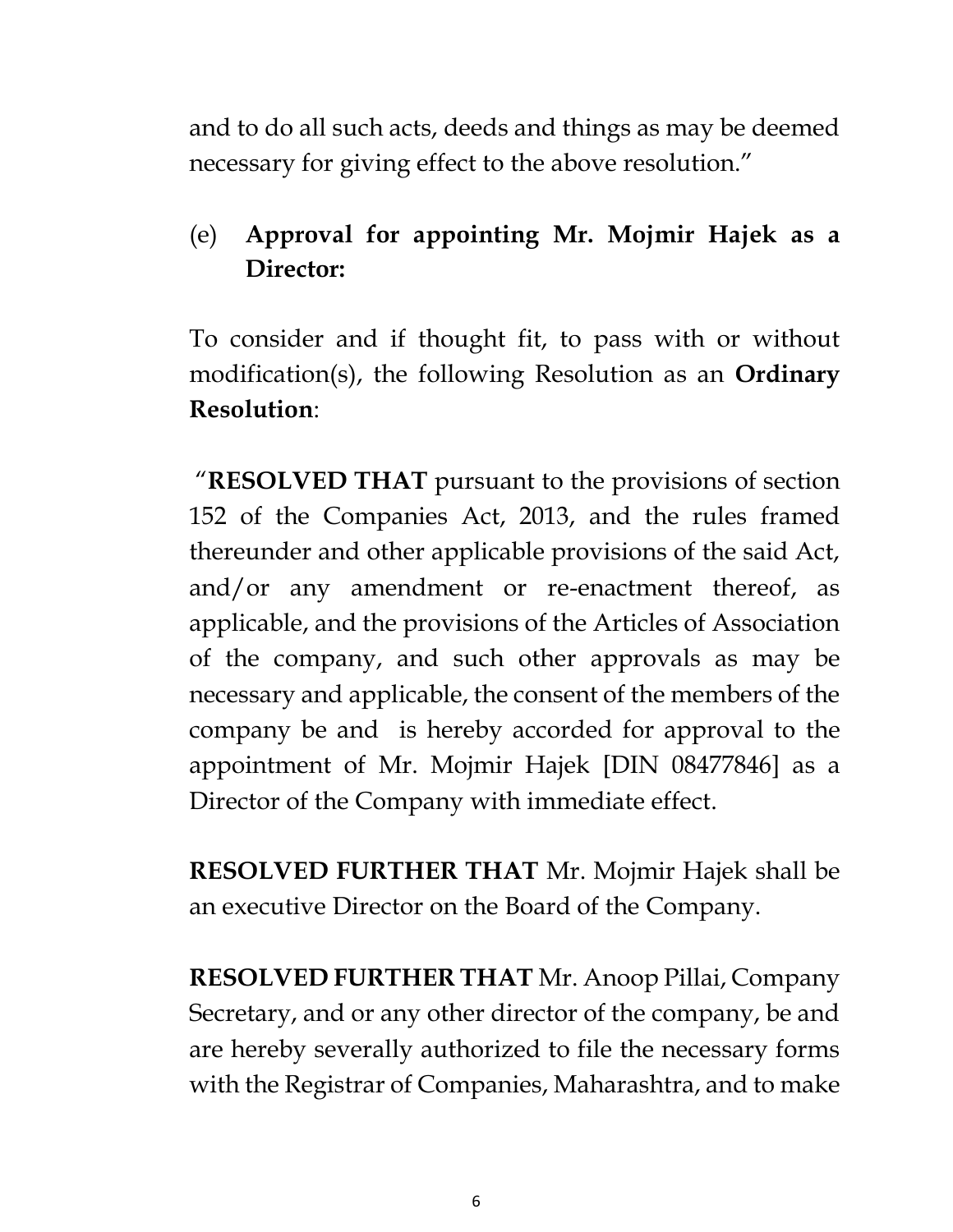necessary entries in the statutory registers of the company and to do all such acts, deeds and things as may be deemed necessary for giving effect to the above resolution."

## (f) **Approval for appointing Mr. Ashish Gupta as a Director:**

To consider and if thought fit, to pass with or without modification(s), the following Resolution as an **Ordinary Resolution**:

"**RESOLVED THAT** pursuant to the provisions of section 152 of the Companies Act, 2013, and the rules framed thereunder and other applicable provisions of the said Act, and/or any amendment or re-enactment thereof, as applicable, and the provisions of the Articles of Association of the company, and such other approvals as may be necessary and applicable, the consent of the members of the company be and is hereby accorded for approval to the appointment of Mr. Ashish Gupta [DIN 0009178960] as a Director of the Company with immediate effect.

**RESOLVED FURTHER THAT** Mr. Ashish Gupta shall be an executive Director on the Board of the Company.

**RESOLVED FURTHER THAT** Mr. Anoop Pillai, Company Secretary, and or any other director of the company, be and are hereby severally authorized to file the necessary forms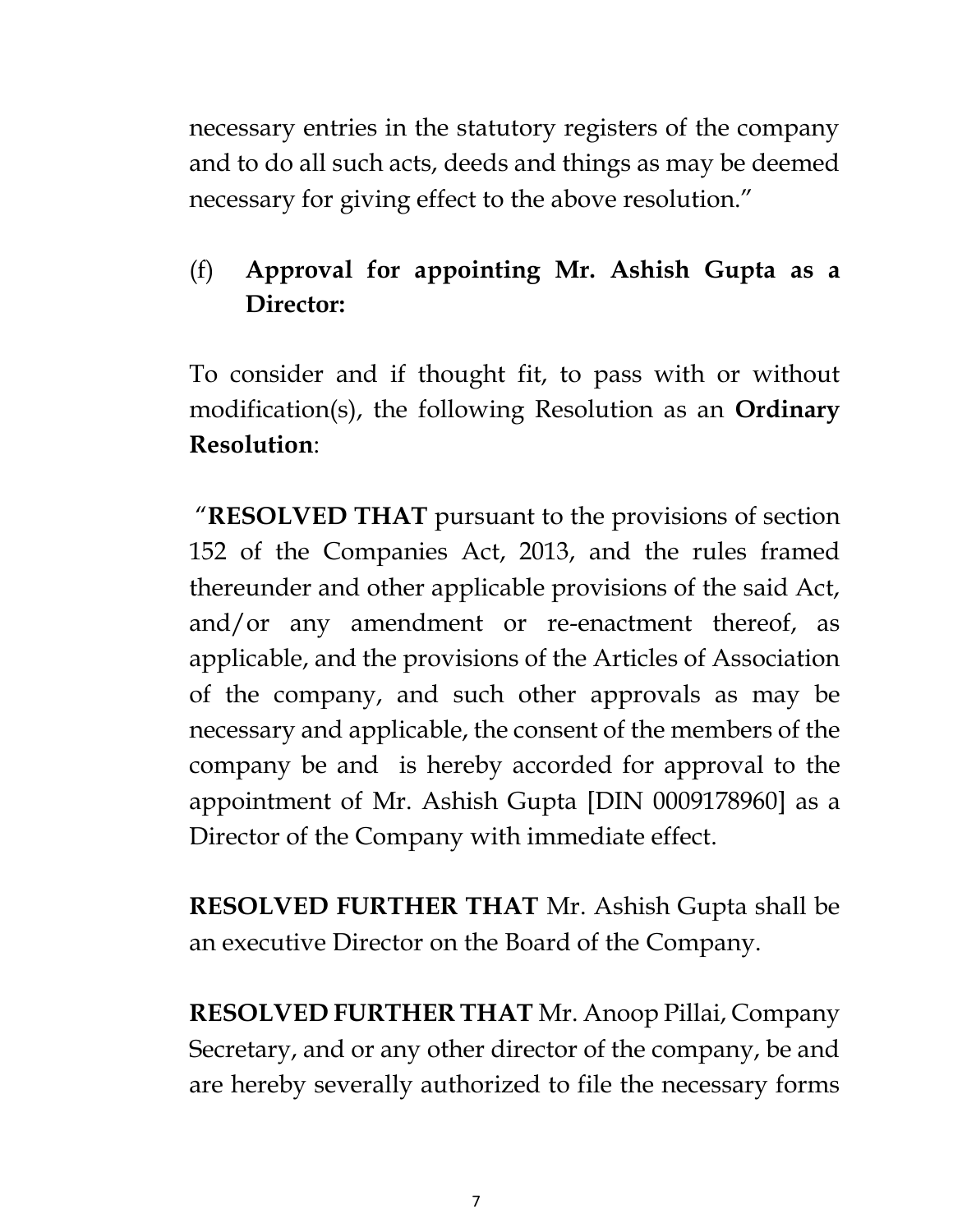with the Registrar of Companies, Maharashtra, and to make necessary entries in the statutory registers of the company and to do all such acts, deeds and things as may be deemed necessary for giving effect to the above resolution."

#### By Order of the Board of Directors **For SKODA AUTO Volkswagen India Private Limited (formerly known as Volkswagen India Private Limited)**

| Pillai<br>Anoopkumar<br><b>VWPKI</b><br>95B08015AC75 | Digitally signed by<br>Pillai Anoopkumar<br><b>VWPKI</b><br>95B08015AC758BD7<br>Date: 2021.09.08 |
|------------------------------------------------------|--------------------------------------------------------------------------------------------------|
| 8BD7                                                 | 09:36:51 +05'30'                                                                                 |
|                                                      |                                                                                                  |

**Anoopkumar Pillai** Company Secretary anoopkumar.pillai@skoda-vw.co.in FCS 3620

Place: Pune Date: 31.08.2021

#### **NOTES:**

- 1. The Explanatory Statement, pursuant to Section 102 of the Companies Act, 2013 in respect of the business under Item Nos. 2(a) to 2(f) above is annexed hereto.
- 2. A MEMBER ENTITLED TO ATTEND AND VOTE IS ENTITLED TO APPOINT A PROXY TO ATTEND AND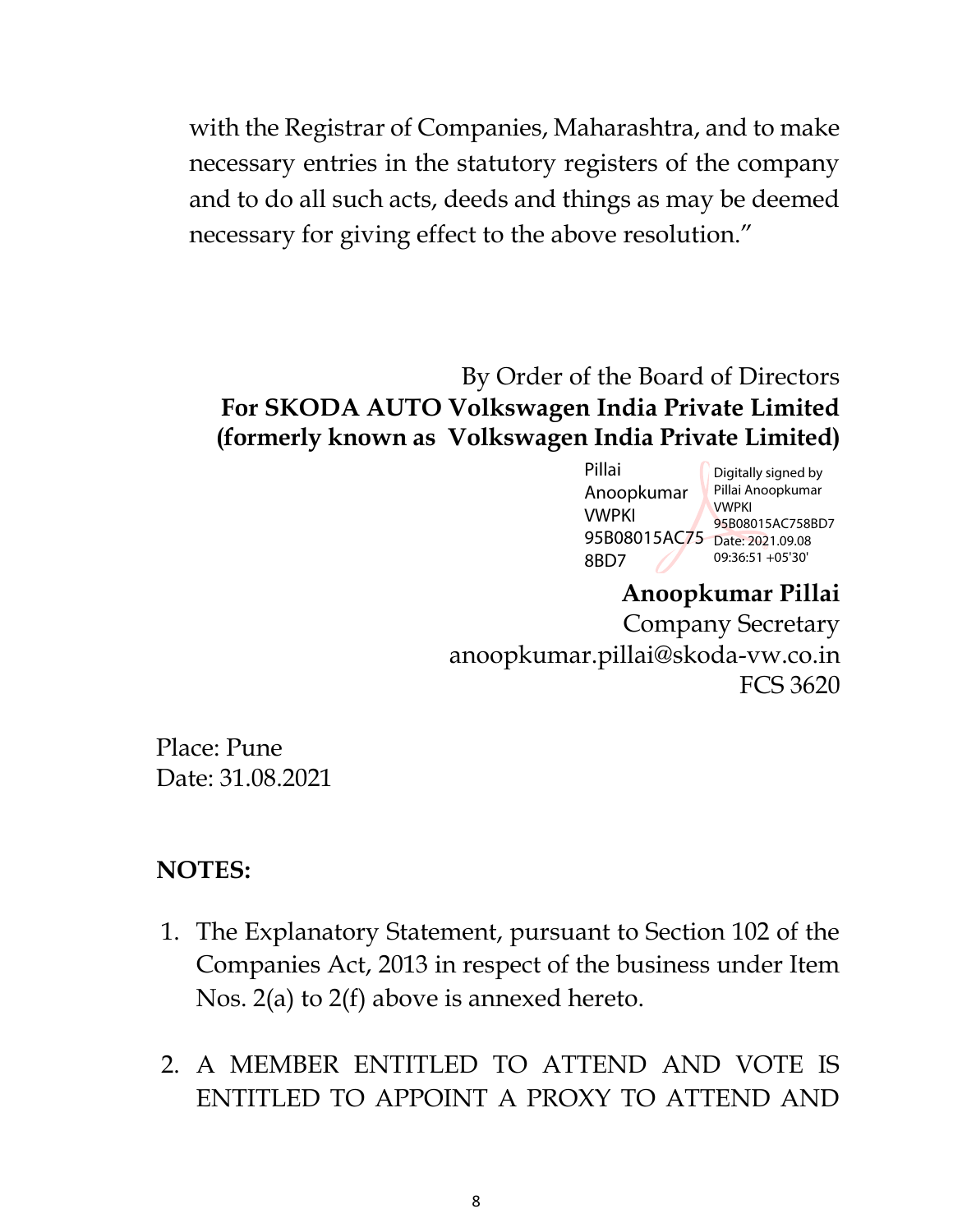VOTE INSTEAD OF HIMSELF AND A PROXY NEED NOT BE A MEMBER OF THECOMPANY. The instrument appointing a proxy, to be effective, should however, be deposited at the Registered Office of the Company not less than 48 (forty-eight) hours before the commencement of the Meeting. A person can act as a proxy on behalf of Members not exceeding 50 and holding in the aggregate not more than ten percent of the total share capital of the Company carrying voting rights. A Member holding more than ten percent of total share capital of the Company carrying voting rights may appoint a single person as proxy and such person shall not act as a proxy for any other person or shareholder.

- 3. Corporate members intending to send their authorized representative to attend the Meeting are requested to send to the Company a certified copy of the Board Resolution authorizing their representative to attend and vote on their behalf at the meeting.
- 4. Members holding shares in physical mode are requested to register their email IDs with the Company and Members are also requested to notify any change in their email ID or bank mandates or address to the Company and always quote their Folio Number in all correspondence with the Company.
- 5. Electronic copy of the Annual Report is being sent to all the Members whose email IDs are registered with the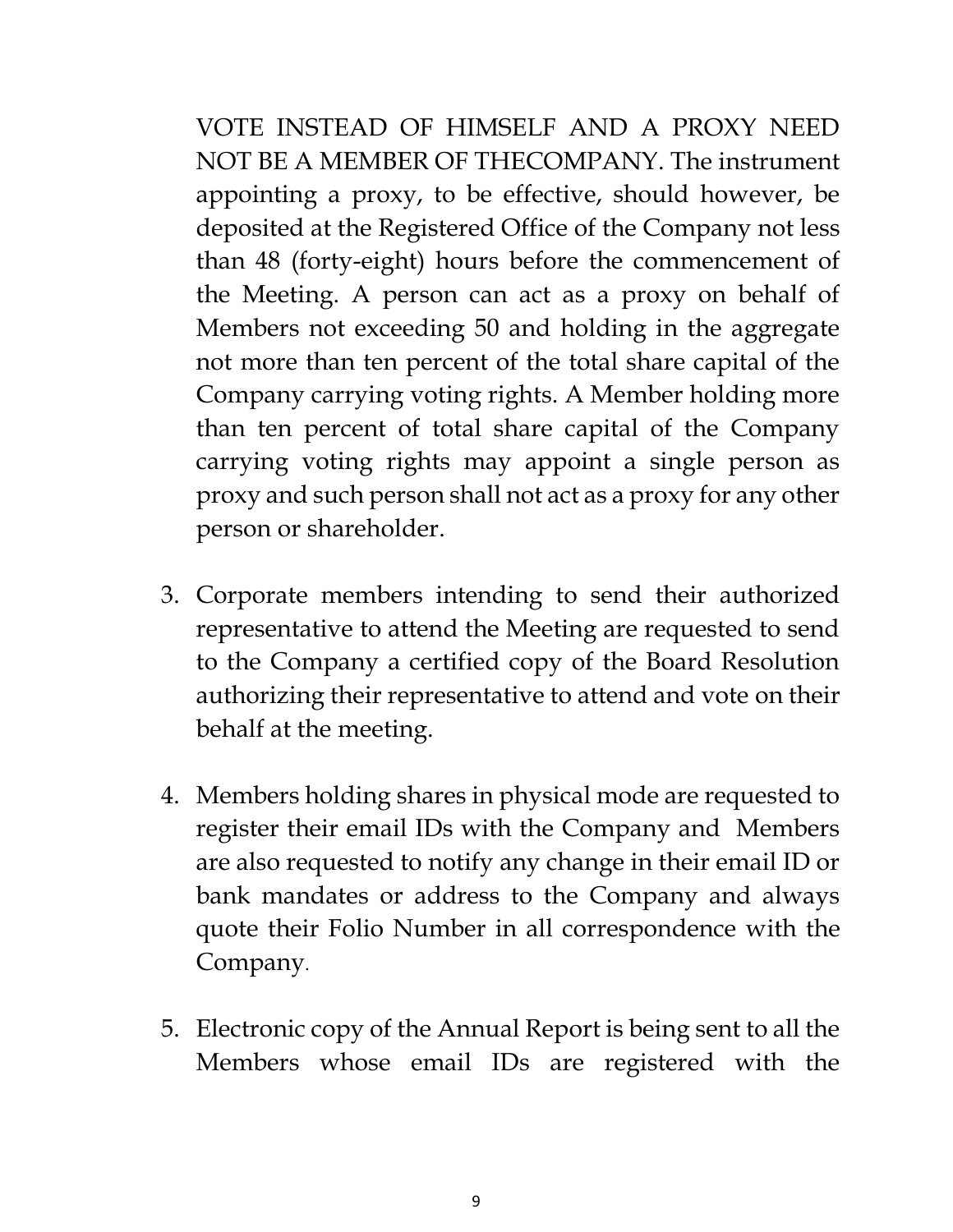Company for communication purposes unless any Member has requested for a hard copy of the same.

- 6. A Proxy shall not vote except on a poll. During the period beginning 24 hours before the time fixed for the commencement of Meeting and ending with the conclusion of the Meeting, a Member would be entitled to inspect the proxies lodged at any time during the business hours of the company.
- 7. The Register of Directors and Key Managerial Personnel and their shareholding, maintained under section 170 of the Companies Act, 2013, will be available for inspection by the members at the AGM.
- 8. The Register of Contracts or Arrangements in which Directors are interested, maintained under Section 189 of the Companies Act, 2013, will be available for inspection by the members at the AGM.
- 9. All documents, including financial statements, and other documents referred to in this notice will be available for inspection at the Company's registered office during normal business hours (from 09.00 A.M. to 05.00 P.M.) on any working day up to the date of ensuing AGM. The shareholders may also ask for a copy of the documents by sending their request via e-mail on anoopkumar.pillai@skoda-vw.co.in or by post addressed to Mr. Anoopkumar Pillai, Company Secretary.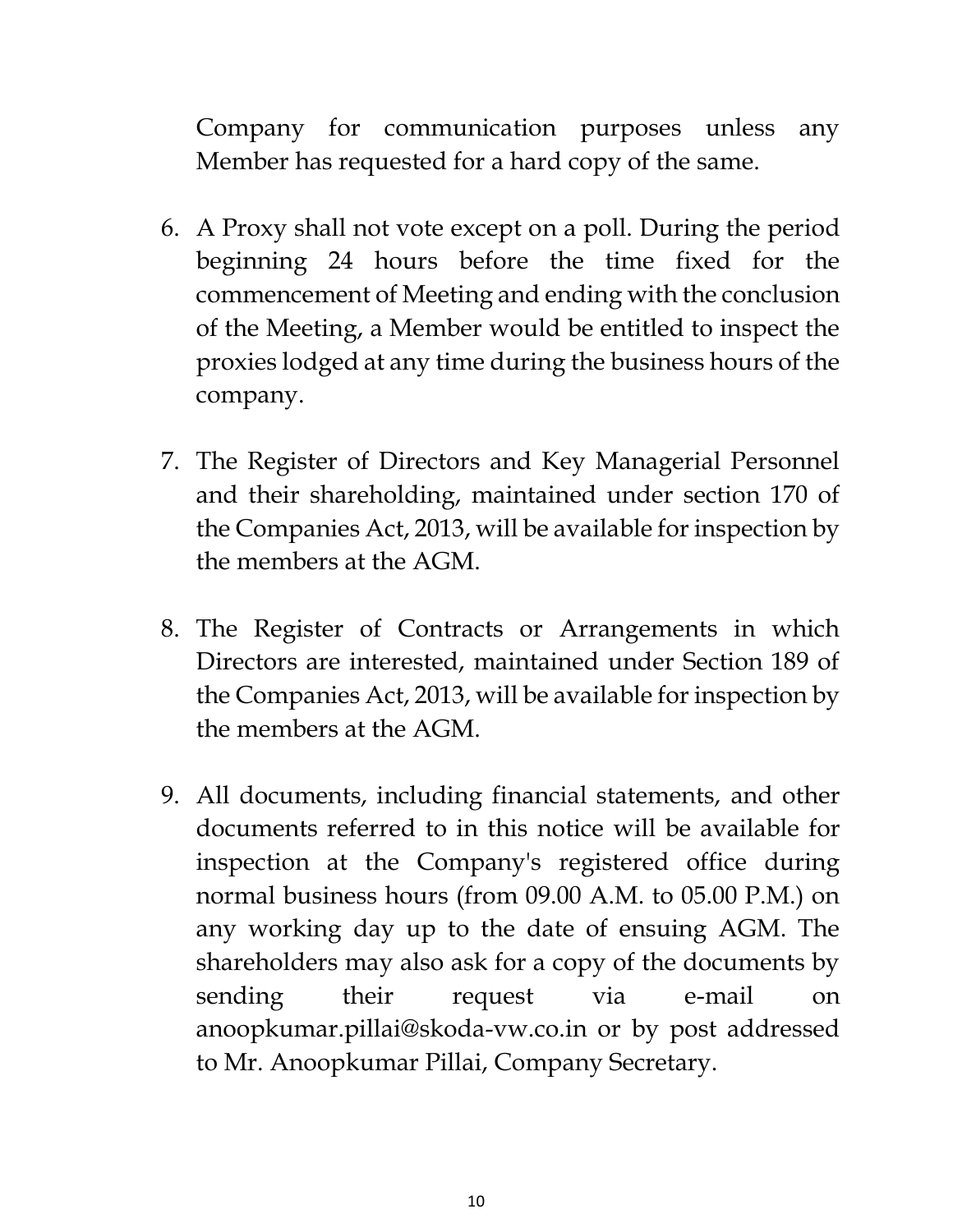- 10.Electronic copy of the Financial Statement alongwith the Directors' report and Auditors' Report is being sent to all the Members unless a Member has requested for a hard copy. If a Member desires to get a hard copy of the same then the Member shall send a request to anoopkumar.pillai@skoda-vw.co.in or by post addressed to Mr. Anoop Pillai, Company Secretary.
- 11. None of the Directors except Mr. Sarma Chillara, Dr. Jan Prochazka, Dr. Ralf Hanschen, Mr. Ashish Gupta, Mr. Martin Mahlke & Mr.Mojmir Hajek are interested directly or indirectly in the aforesaid resolution.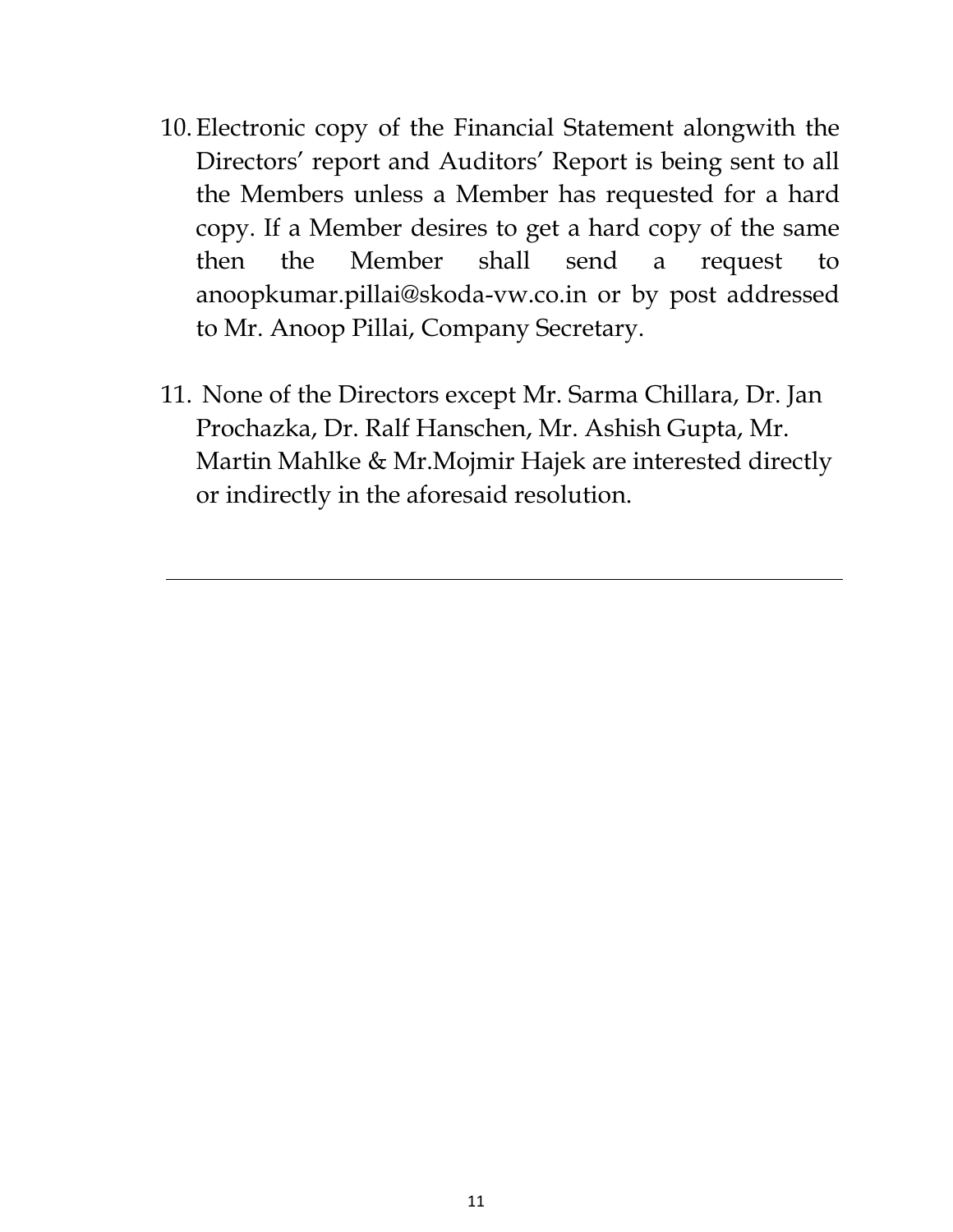# **EXPLANATORY STATEMENT:**

Annexed to the notice convening the Fourteenth Annual General Meeting to be held on 30<sup>th</sup> September 2021.

### **Item no.2(a):**

The Board of Directors through majority votes had approved on 16.08.2021 the appointment of Mr. Sarma Chillara vide Circular Resolution no.12/2021 as an Additional Director, in view of which his term would be valid until the conclusion of this Annual General meeting.

Mr. Sarma Chillara is working as 'Director - HR & Administration' and has replaced Mr. Jan Frydrych who was heading the HR & Administration function hitherto. It will be advantageous for the company to continue to avail his services as a Board member of the company.

None of the Directors or Key Managerial Personnel of the Company and their relatives except Mr. Sarma Chillara are in any way concerned or interested financially or otherwise in the Resolution. The Board of Directors recommends the Ordinary Resolution set out at Item No. 2(a) of the accompanying Notice for approval of the Members.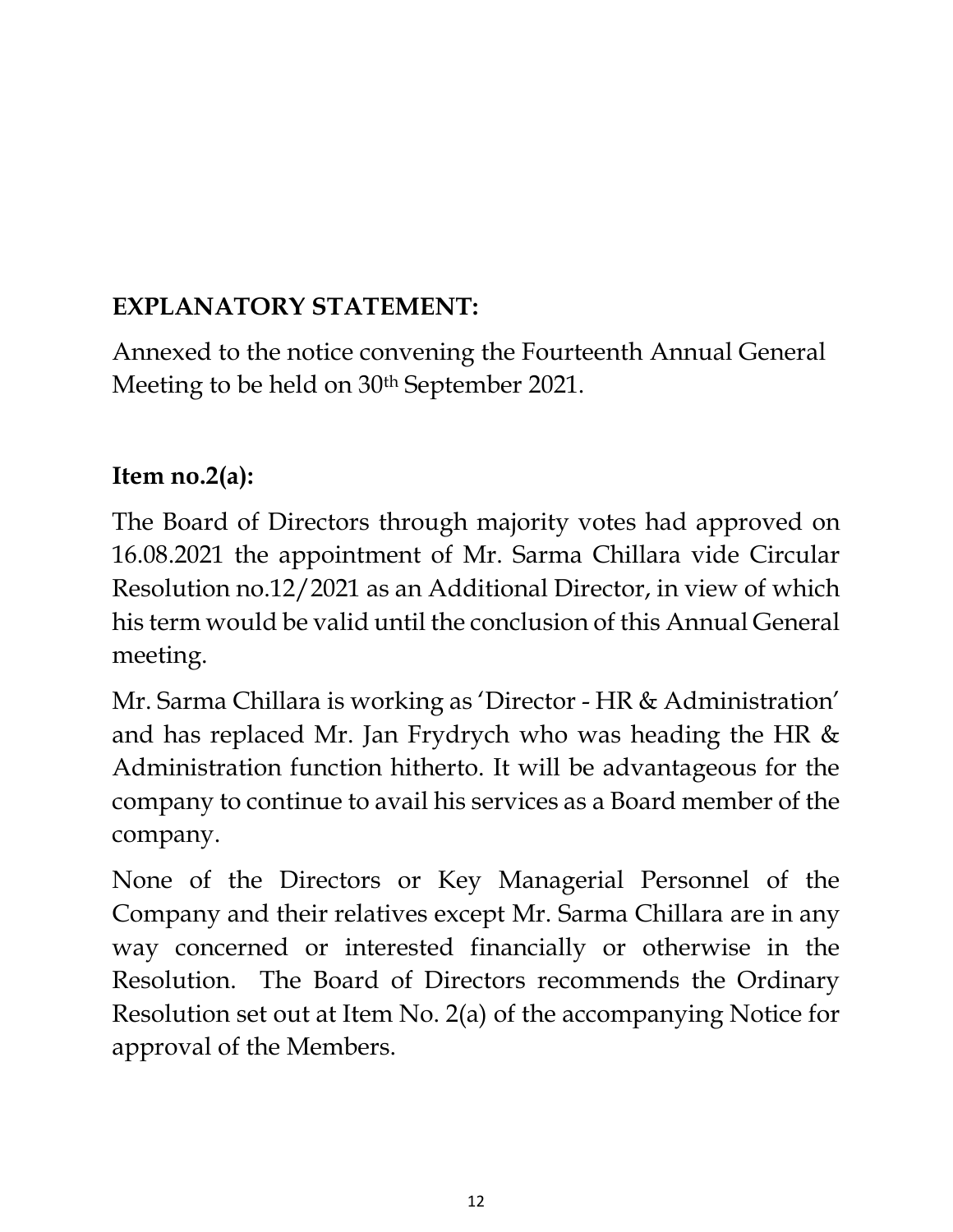## **Item no.2(b):**

The Board of Directors in their meeting held on 31.08.2021 had appointed Dr. Jan Prochazka as an Additional Director, in view of which his term would be valid until the conclusion of this Annual General meeting.

Dr. Jan Prochazka is working as 'Head of Sales Asia and Overview,' in Skoda auto a.s. currently, and it will be advantageous for the company to continue to avail his services as a Non Executive Board member of the company.

None of the Directors or Key Managerial Personnel of the Company and their relatives except Dr. Jan Prochazka are in any way concerned or interested financially or otherwise in the Resolution. The Board of Directors recommends the Ordinary Resolution set out at Item No. 2(b) of the accompanying Notice for approval of the Members.

## **Item no.2(c):**

The Board of Directors in their meeting held on 31.08.2021 had appointed Dr. Ralf Hanschen as an Additional Director, in view of which his term would be valid until the conclusion of this Annual General meeting.

Dr. Ralf Hanschen is working Head of Corporate Strategy in Volkswagen AG, and it will be advantageous for the company to continue to avail his services as a non-Executive Board member of the company.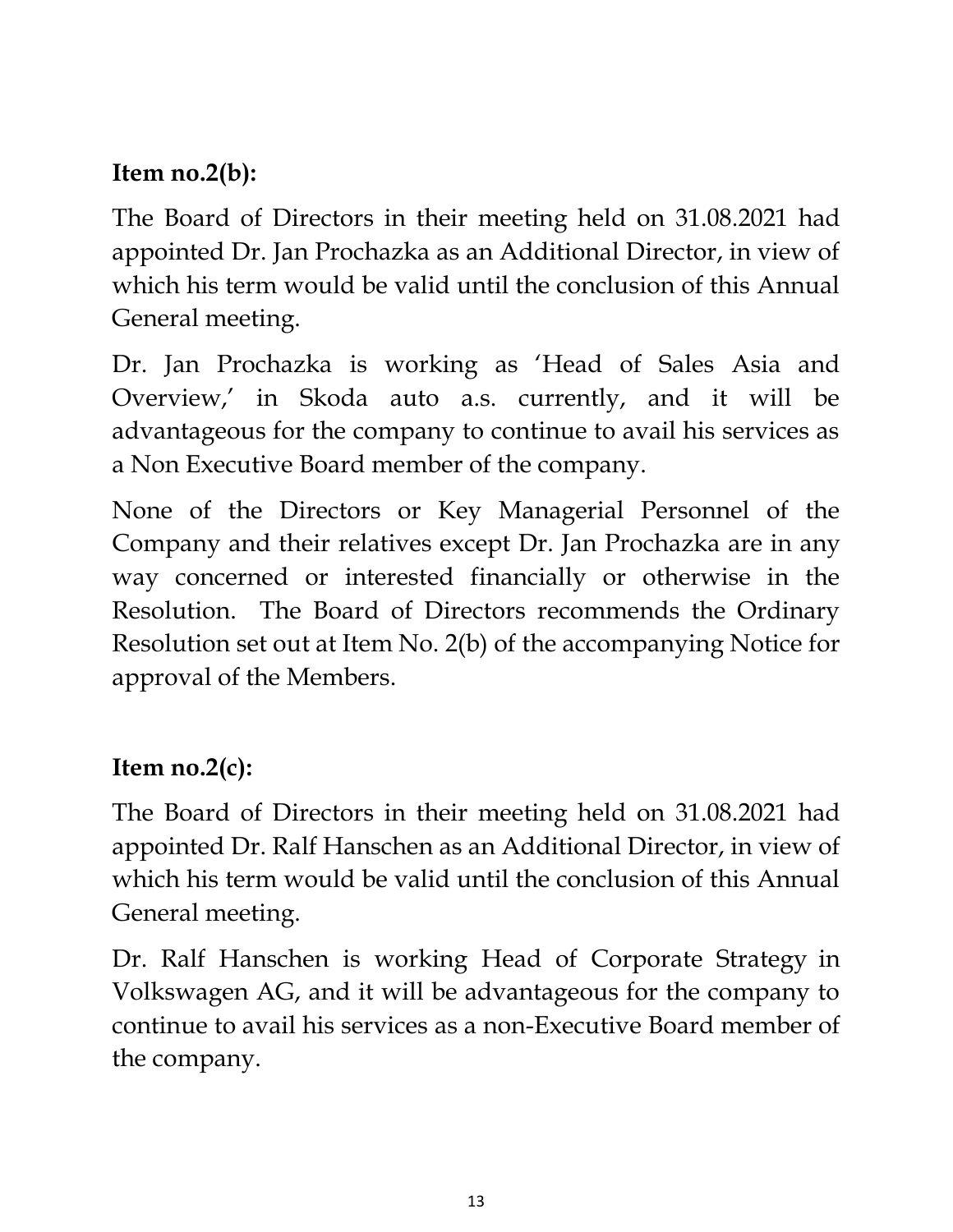None of the Directors or Key Managerial Personnel of the Company and their relatives except Dr. Ralf Hanschen are in any way concerned or interested financially or otherwise in the Resolution. The Board of Directors recommends the Ordinary Resolution set out at Item No. 2(c) of the accompanying Notice for approval of the Members.

# **Item no.2(d):**

Mr. Martin Mahlke has been working as the Executive Director – Finance & CFO, since 15.04.2019 and his tenure had ended on 31.12.2020. The Board of Directors through majority votes had approved on 10.12.2020 the re-appointment of Mr. Martin Mahlke vide Circular Resolution no.06/2020 as an Additional Director, in view of which his term would be valid until the conclusion of this Annual General meeting.

It will be advantageous for the company to continue to avail his services as a Board member of the company.

None of the Directors or Key Managerial Personnel of the Company and their relatives except Mr. Martin Mahlke are in any way concerned or interested financially or otherwise in the Resolution. The Board of Directors recommends the Ordinary Resolution set out at Item No. 2(d) of the accompanying Notice for approval of the Members.

# **Item no.2(e):**

Mr. Mojmir Hajek has been working as the Executive Director – Technical, since 1.07.2019 and his tenure had ended on 28.02.2021.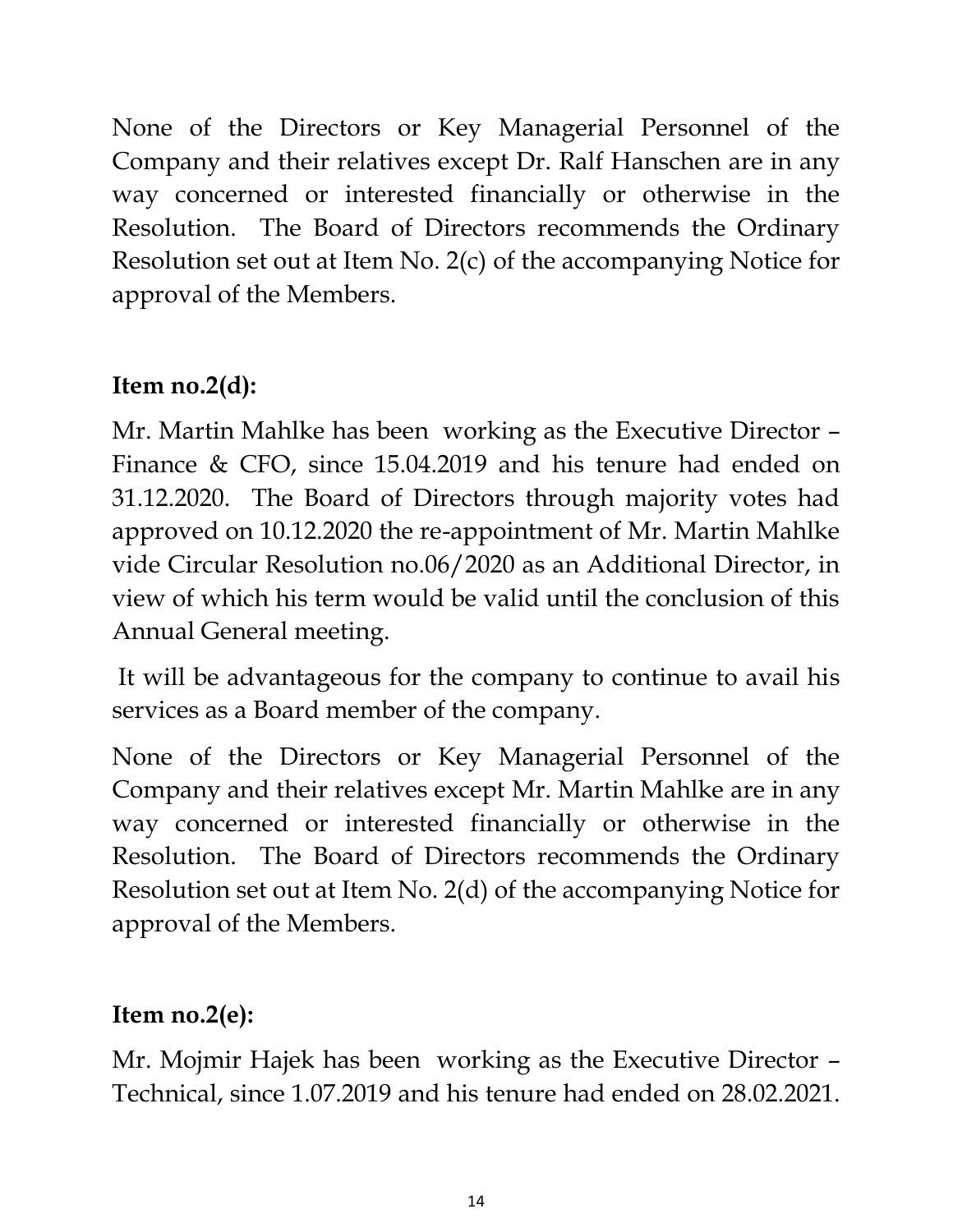The Board of Directors through majority votes had approved on 8.02.2021 the re-appointment of Mr. Mojmir Hajek vide Circular Resolution no.01/2021 as an Additional Director, in view of which his term would be valid until the conclusion of this Annual General meeting.

It will be advantageous for the company to continue to avail his services as a Board member of the company.

None of the Directors or Key Managerial Personnel of the Company and their relatives except Mr. Mojmir Hajek are in any way concerned or interested financially or otherwise in the Resolution. The Board of Directors recommends the Ordinary Resolution set out at Item No. 2(e) of the accompanying Notice for approval of the Members.

# **Item no.2(f):**

The Board of Directors in their meeting held on 28.05.2021 had appointed Mr. Ashish Gupta as an Additional Director, in view of which his term would be valid until the conclusion of this Annual General meeting.

Mr. Ashish Gupta is working as Director – Volkswagen India Passenger Cars, and it will be advantageous for the company to continue to avail his services as a Board member of the company.

None of the Directors or Key Managerial Personnel of the Company and their relatives except Mr. Ashish Gupta are in any way concerned or interested financially or otherwise in the Resolution. The Board of Directors recommends the Ordinary